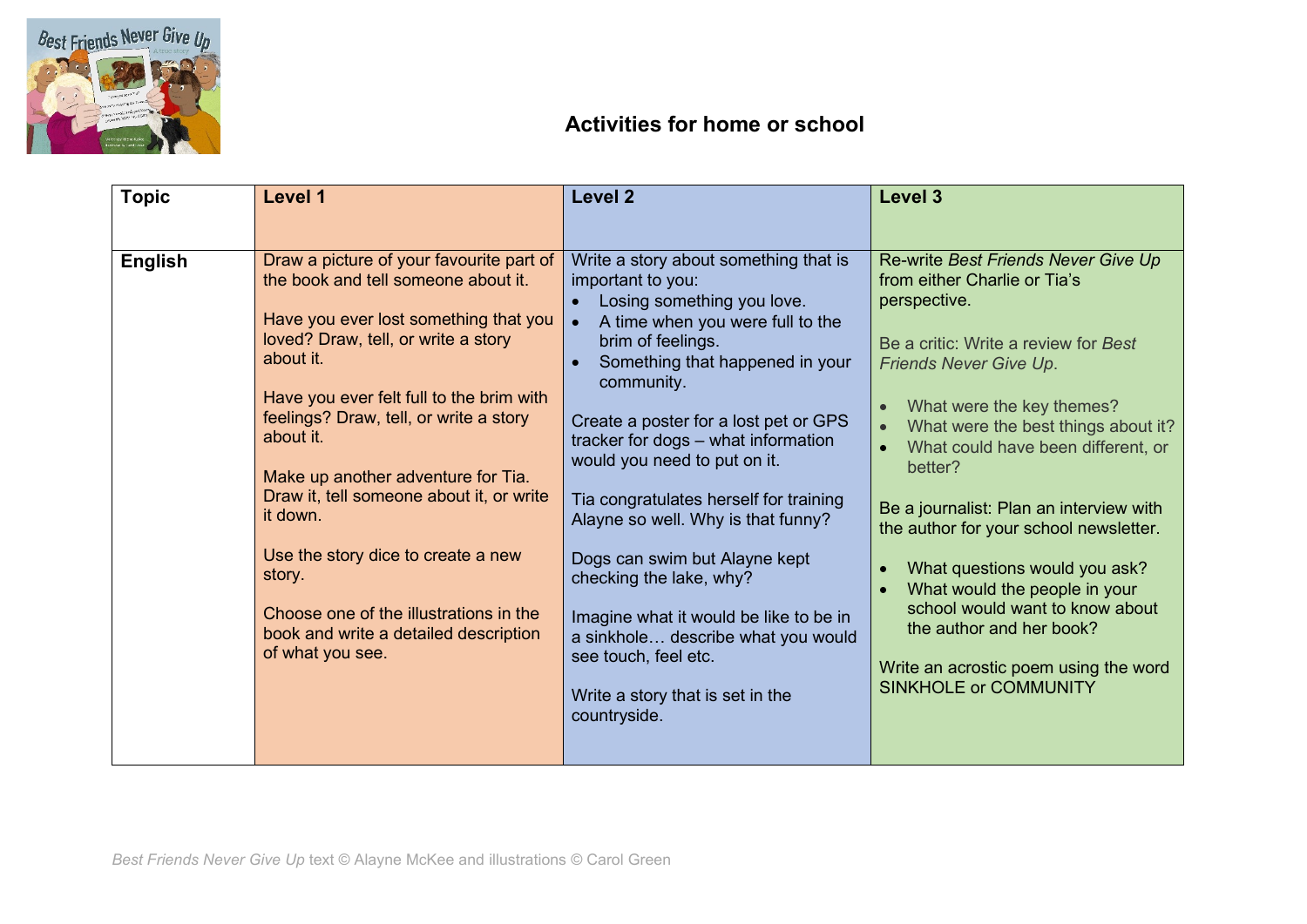| The arts                                   | Draw a picture about Best Friends<br>Never Give Up or make models out of<br>playdough or clay.<br>Tia is going to be 11 years old in<br>January. She wants to have a birthday<br>party. She wants to invite Charlie.<br>Make a birthday invitation that<br>she can send to Charlie.<br>Make a birthday card that<br>Charlie can send to her.                                                                                                                                                                                              | Draw a picture depicting a key<br>message or theme from Best Friends<br>Never Give Up.<br>Create an advert encouraging people<br>to buy the book.<br>Create a flipbook inspired by Best<br>Friends Never Give Up.<br>https://www.youtube.com/watch?v=Un<br>-BdBSOGKY&t=115s                                                                        | In the book, Tia congratulates herself<br>for training Alayne so well. This is an<br>example of irony. Draw a cartoon that<br>illustrates irony.<br>Create an animation inspired by Best<br>Friends Never Give Up.<br>Make a video documentary about one<br>of the key themes in the book e.g.,<br>sinkholes, community action.                                                                                                                                                                                    |
|--------------------------------------------|-------------------------------------------------------------------------------------------------------------------------------------------------------------------------------------------------------------------------------------------------------------------------------------------------------------------------------------------------------------------------------------------------------------------------------------------------------------------------------------------------------------------------------------------|----------------------------------------------------------------------------------------------------------------------------------------------------------------------------------------------------------------------------------------------------------------------------------------------------------------------------------------------------|--------------------------------------------------------------------------------------------------------------------------------------------------------------------------------------------------------------------------------------------------------------------------------------------------------------------------------------------------------------------------------------------------------------------------------------------------------------------------------------------------------------------|
| <b>Health and</b><br>physical<br>education | Tia didn't have any food for 2 days;<br>how would you feel if you didn't have<br>anything to eat or drink for two days?<br>What would make you feel better?<br>Tia was stuck in a small sinkhole so<br>she could not run or play. She's<br>feeling a bit stiff now. What stretches<br>or activities would help her to loosen<br>up?<br>Body battery - Think about your body<br>battery. How do you keep track of how<br>your body feels? When your body<br>battery feels low, what helps it to fill<br>up again. (See example on website) | If you were going camping for a few<br>days, what would you need to take<br>with you to make sure that you stay<br>warm, well-fed, and safe?<br>Body battery - Think about your body<br>battery. How do you keep track of how<br>your body feels? When your body<br>battery feels low, what helps it to fill<br>up again. (See example on website) | Imagine you are going to walk the<br>Tongariro Crossing. How would you<br>make sure?<br>You are fit enough to do the 8-hour<br>walk<br>You will stay warm, dry, and well-<br>fed even if it suddenly starts to<br>snow.<br>Rescue services will know where<br>$\bullet$<br>you are if there is an emergency.<br>Body battery - Think about your body<br>battery. How do you keep track of how<br>your body feels? When your body<br>battery feels low, what helps it to fill up<br>again. (See example on website) |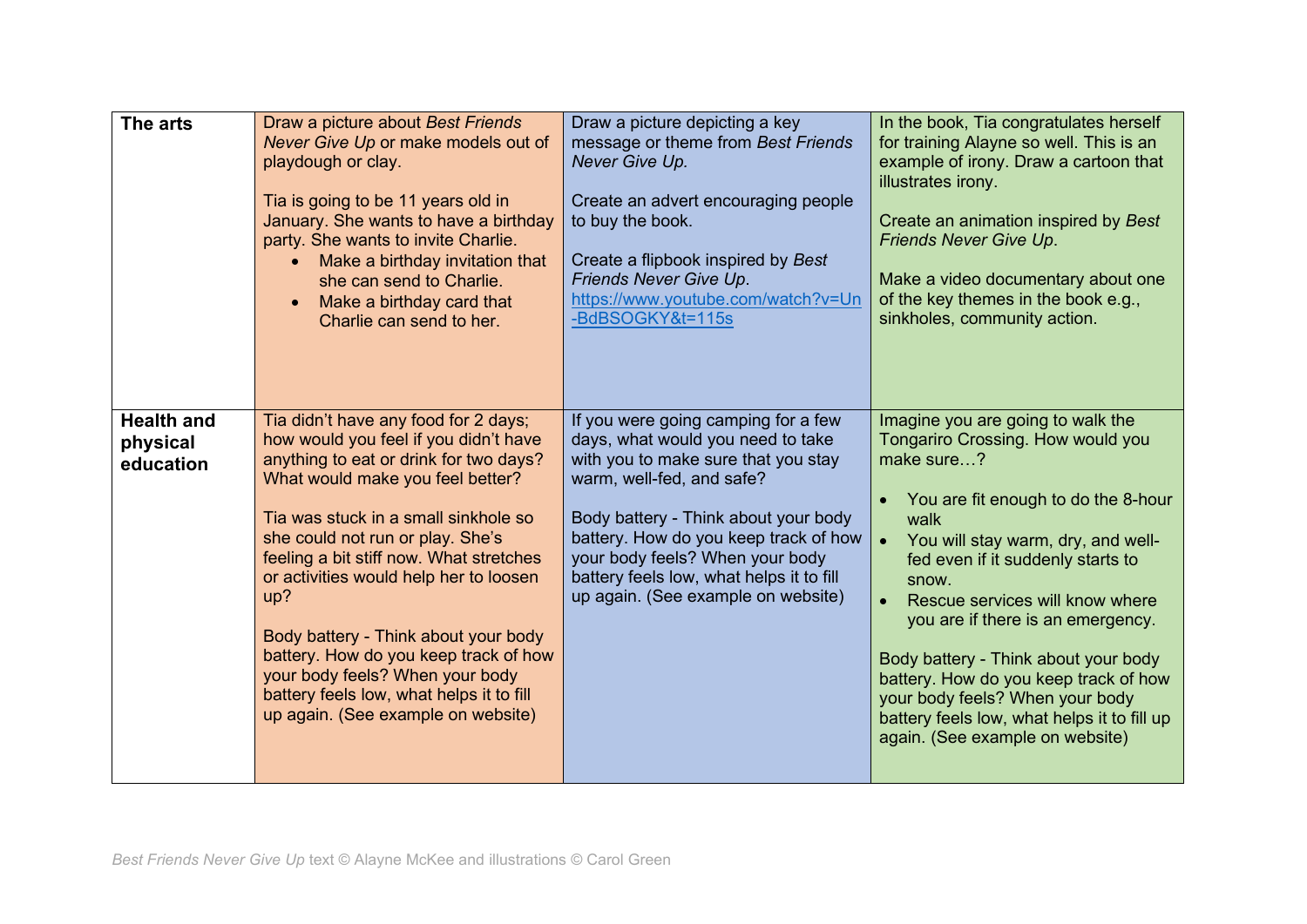| Learning<br>languages                | Aotearoa New Zealand has 3 official<br>languages.                                                                                                                                                                                                                                                                                    | Aotearoa New Zealand has 3 official<br>languages.                                                                                                                                                                                                                                                                       | Aotearoa New Zealand has 3 official<br>languages.                                                                                                                                                                                                                                |
|--------------------------------------|--------------------------------------------------------------------------------------------------------------------------------------------------------------------------------------------------------------------------------------------------------------------------------------------------------------------------------------|-------------------------------------------------------------------------------------------------------------------------------------------------------------------------------------------------------------------------------------------------------------------------------------------------------------------------|----------------------------------------------------------------------------------------------------------------------------------------------------------------------------------------------------------------------------------------------------------------------------------|
|                                      | Can anyone say the sentence below<br>in Te Reo Māori or New Zealand Sign<br>Language?<br>"Don't give up. Let's keep looking.<br>We'll all help."                                                                                                                                                                                     | Can anyone say the sentence below<br>in Te Reo Māori or New Zealand Sign<br>Language?<br>"Don't give up. Let's keep looking.<br>We'll all help."                                                                                                                                                                        | Can anyone say the sentence below in<br>Te Reo Māori or New Zealand Sign<br>Language?<br>"Don't give up. Let's keep looking.<br>We'll all help."                                                                                                                                 |
|                                      | Can anyone say it in another<br>language?                                                                                                                                                                                                                                                                                            | Can anyone say it in another<br>language? Teach your friends how to<br>say this in your language.                                                                                                                                                                                                                       | Can anyone say it in another<br>language?                                                                                                                                                                                                                                        |
|                                      | Does anyone know any books in other<br>languages that are about someone or<br>something that is lost?                                                                                                                                                                                                                                | Does anyone know any books in other<br>languages that explore the same<br>themes?                                                                                                                                                                                                                                       | Lots of English words originate from<br>different languages e.g., ravenous,<br>orchard, and investigate. Look up<br>some words that you are interested in<br>to find out where they originate.                                                                                   |
| <b>Mathematics</b><br>and statistics | Sort yourselves into groups according<br>to:<br>How many people have pets?<br>$\bullet$<br>How many pets each person has?<br>How many people have no pets?<br>$\bullet$<br>Who has the most pets?<br>$\bullet$<br>Who has the most pets?<br>$\bullet$<br>Who has the biggest/smallest pet?<br>$\bullet$<br>Who has lost/found a pet? | Sort yourselves into groups according<br>$\mathsf{to}$ :<br>How many people have pets?<br>$\bullet$<br>How many pets each person has?<br>$\bullet$<br>How many people have no pets?<br>$\bullet$<br>Who has the most pets?<br>$\bullet$<br>Who has lost/found a pet?<br>Can you work these numbers out as<br>fractions? | Sort yourselves into groups according<br>$\mathsf{to}$ :<br>How many people have pets?<br>$\bullet$<br>How many pets each person has?<br>How many people have no pets?<br>Who has the most pets?<br>Who has lost/found a pet?<br>Can you work these numbers out as<br>fractions? |
|                                      |                                                                                                                                                                                                                                                                                                                                      | The sinkhole was approximately 90<br>metres from the bach. What does 90<br>meters look like? Is there anything at<br>school or in your community that is<br>about 90 meters long?                                                                                                                                       | How far do you think a lost dog could<br>walk in two days? What would you<br>need to know to work that out?                                                                                                                                                                      |